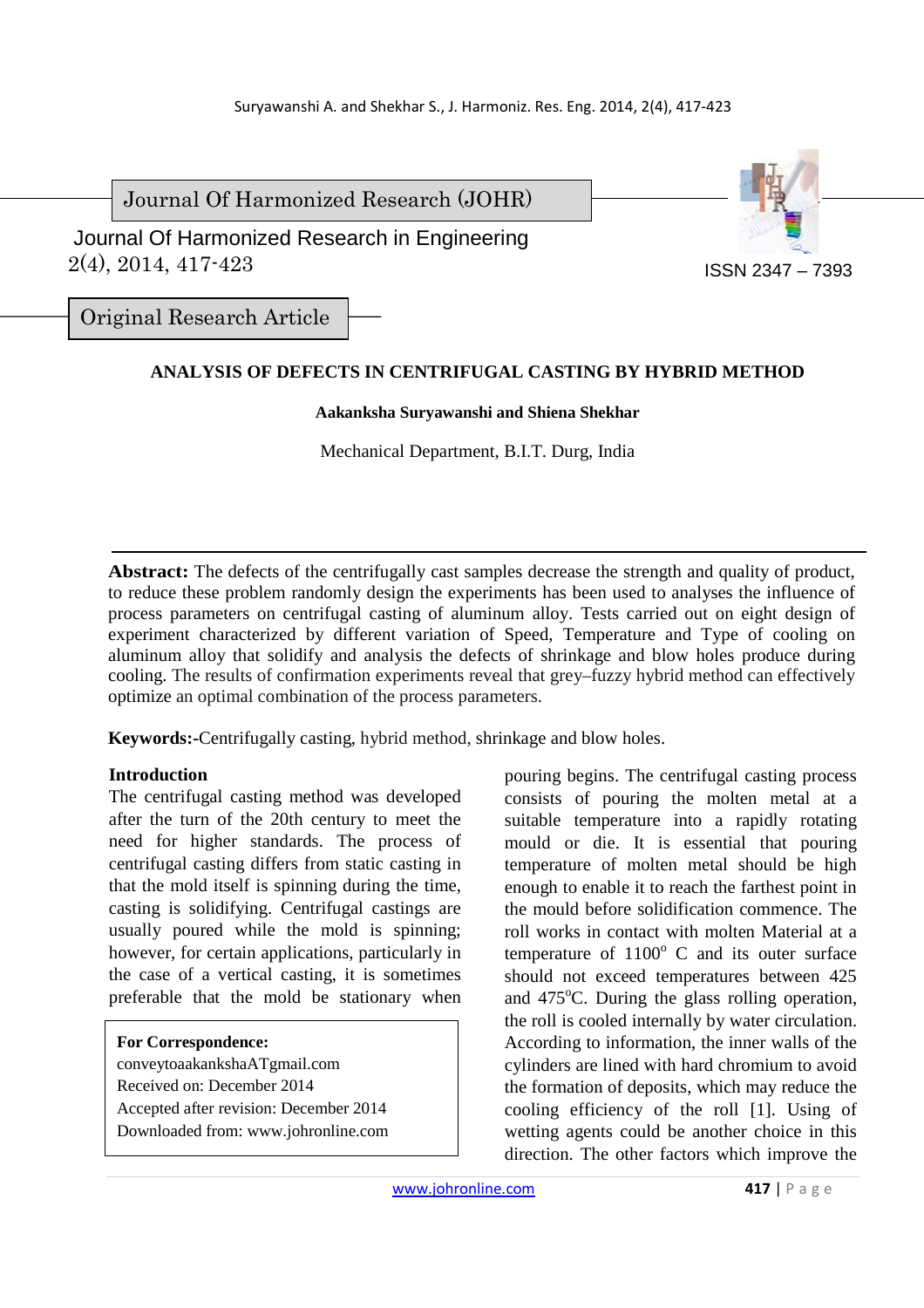wettability are high surface area of the particles, decreasing the surface tension of the alloy by heating at higher temperature and reduction of interfacial energy at the surface of the particles. The other variables may include design of the mold, proper gating system and temperature of mold before pouring. Commercial grade aluminum is liquefied first and ceramic material is added in the desired manner and magnitude followed by agitation via mechanical means. The difficulty of doing so is that alloying elements that are beneficial for improving the former property are usually detrimental for the latter. In order to achieve reliable results a high number of specimens have to be produced and tested. In this research obtained compact tension and tensile specimens via direct centrifugal casting. During specimens manufacturing a large number of them fractured during cooling, while others showed a delayed fracture. Considering that a large number of fractured specimens were available, a study has been carried out with the aim of finding the factors that determine this phenomenon. In this work specimens' structure and composition were analyzedand crack paths were studied in order to identify causes determining high residual stresses that in many cases are able to produce explosive crack propagation throughout the castings.

The greater thickness of the melt prevents the ceramic phase to settle down in the bottom of the pan as described by Shabestari [6]. Settling of the fine reinforcement particles during formation of the composite results in the irregular distribution of reinforcement, irregular mechanical and chemical properties as expressed by Gao[8]. There are several stages where there are chances of irregular distribution of particles in the melt as shared is summarized at the time of mixing while the melt is being continuously heated and stirred. At the time of pouring into the mold there has been observed irregular flow of the melt. At the time of solidification stirring is impossible in the molds. For that reason, reference castings are frequently employed when the solidification rate has to be accurately controlled and different microstructures have to be achieved. Therefore, in these castings, the solidification conditions can be set up by varying the thickness and the material of the mold, as well as the sample size. [7] Aluminium Alloy compositions on an international basis, most countries have agreed to adopt the 4 digit classification for wrought alloy composition designation. The European reference for the alloys will be identified with the preface EN and AW which indicated European Normative and Aluminium Wrought alloys, respectively. [5]

# **Centrifugal Technique**

Centrifugal casting uses the centrifugal forces generated by rotating the mold to propel the metal and to facilitate filling. Vacuum arc skull furnaces discharge titanium alloy at a temperature just above its melting point, and the centrifugal casting is usually needed to ensure good filling. Dental and jewelry casting use centrifugal casting to fill thin sections and fine detail. The centrifugal technique is used primarily for the production of hollow components, but centrifugal casting is used to create solid parts The centrifugal casting process is generally preferred for producing a superior-quality tubular or cylindrical casting, because the process is economical with regard to casting yield, cleaning room cost, and mold cost. The centrifugal force causes high pressures to develop in the metal, and it contributes to the feeding of the metal, with separation from nonmetallic inclusions and evolved gases. In centrifugal casting of hollow sections, nonmetallic inclusions and evolved gases tend toward the inner surface of the hollow casting. By using the outstanding advantage created by the centrifugal force of rotating molds, castings of high quality and integrity can be produced because of their high density and freedom from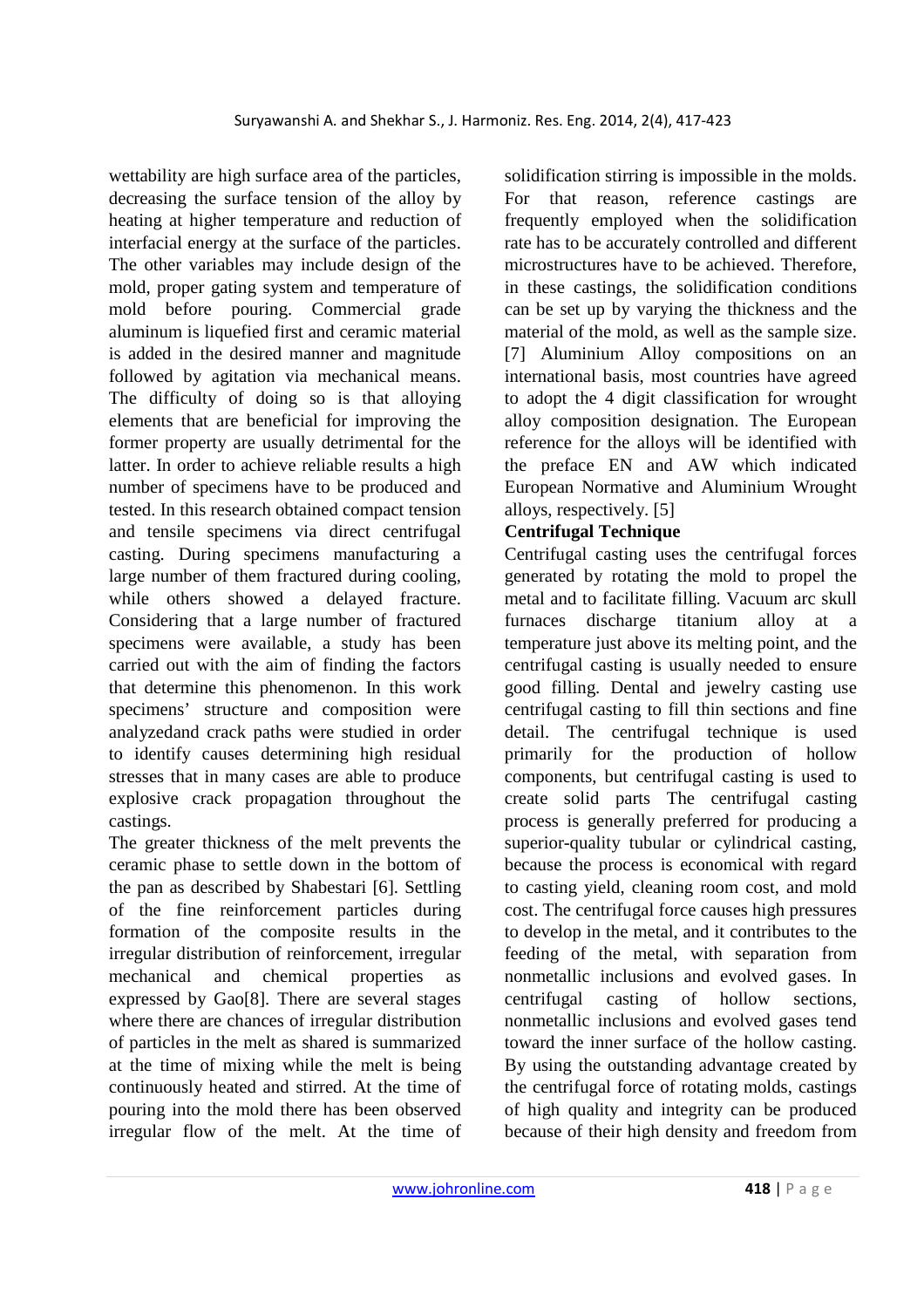oxides, gases, and other nonmetallic inclusions. When casting solid parts, the pressure from rotation allows thinner details to be cast, making surface details of the metal-cast components more prominent. Another advantage of centrifugal casting is the elimination or minimization of gates and risers. Centrifugal casting machines are categorized into three basic types based on the direction of the spinning axis: horizontal, vertical, or inclined. Centrifugal casting processes also have three types.

- $\triangleright$  True centrifugal casting (horizontal, vertical, or inclined)
- $\triangleright$  Semi centrifugal (centrifugal mold) casting.
- $\triangleright$  Centrifuge mold (centrifugal die) casting.

### **Objective of Paper**

The problems associated with these castings are unknown to the type of machine, the size of the tube and the type of alloy but the quality of tubular parts obtained during centrifugal casting is strongly influenced by various process parameters like pouring temperature, die-speed, pre-heat temperature of the mould. It is the ability of the iron to undergo the allotropic transformation from ferrite (alpha) to austenite (gamma) during heating, and back to ferrite again during cooling, which makes it possible for the tool steels to develop high hardness and wear resistance. . Researches about the centrifugal casting mainly focus on the as-cast defects. In the process of the centrifugal casting, the molten metal flow has a great influence on the quality and the performance of the roll. Preparation of a casting slip with suitable additives and fabrication of ceramic body use the centrifugal casting setup and drain casting. Since the centrifugal casting is under the complicated force situation and under the high speed, the high temperature and the opaque environment, it is difficult to know the defects develop in casting. Therefore, it is necessary to analyze the defects of the casting in the centrifugal casting process. Also found the condition and temperature which gives lesser defects by hybrid method.

## **Material and Method**

Centrifugal casting is one of the advanced casting techniques widely used in metallurgical industries. However, it is rarely used in ceramic. Few literatures are available on fabrication of ceramic body using centrifugal casting technique. It has been reported that centrifugal technique is very useful for production of functionally graded porous membranes for gas permeable applications. A detailed study of the principle and operations of centrifugal casting machines available commercially suggests that there exist two types of centrifugal casting machine designs. The chemical composition of the Aluminum alloy and the heat treatment details are given in Table 4.1**.** The castings were produced in the form of circular pipe (approximately 2 cm thick by 10 cmoutside diameter by 8 cm inside diameter) using two different mold rotation speeds, 800 to 1000 rpm. As in that case taking eight combination of experiment input parameter and check out their defects in per centimetre of cylindrical casted parts. The cylindrical parts have been cuts along to its axis for seen the defects of inside of cylindrical parts by microscope. The eight input parameter are shown in table 1

#### **Table 1 Design of Experiment**

| S<br>No.       | o<br><b>Temperature</b><br>$in^oC$ | <b>Speed</b><br>of<br><b>Motor</b><br>in RPM<br>(S) | <b>Type of</b><br>cooling<br>(Co) |
|----------------|------------------------------------|-----------------------------------------------------|-----------------------------------|
| 1              | 450                                | 850                                                 | Water cool                        |
| $\overline{2}$ | 500                                | 900                                                 | Sand cool                         |
| 3              | 550                                | 1000                                                | Water cool                        |
| 4              | 600                                | 950                                                 | Sand cool                         |
| 5              | 450                                | 1000                                                | Water cool                        |
| 6              | 500                                | 850                                                 | Sand cool                         |
| 7              | 550                                | 950                                                 | Sand cool                         |
| 8              | 600                                | 900                                                 | Water cool                        |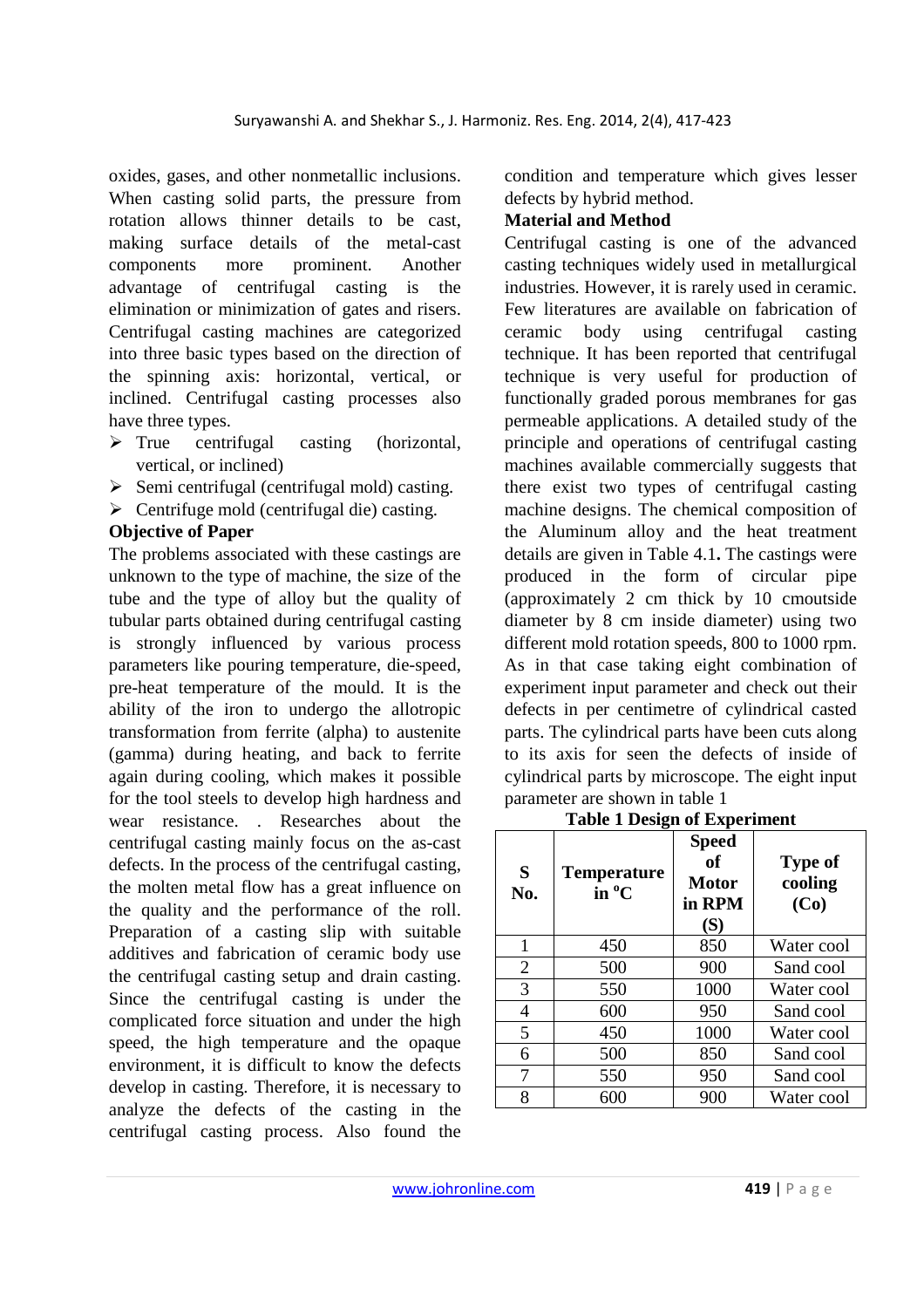After performing the experiment the casted specimen are shown in fig 1. These tubes were taken from a pyrolysis furnace after prolonged service, variation of temperature; speed and type of cooling are following as per table 1.



**Fig. 1 Specimen by Centrifugal Casting**  The particles was responsible for the reduced impact strength of the composite visible a shown in fig 2The pouring temperature there is increase in the time of solidification which results in columnar structure that is; there is a grain-coarsening effect, which reduces the ultimate tensile strength. The appropriate boundary conditions and initial conditions are imposed on the model, and the transient effect of the model has been obtained.



**Fig 2 Microstructure of casting materials**  From these microscopic procedures find number of shrinkage defects and pin holes defects in per centimeter of cylindrical parts of respected casting specimens shown in table 2. The shrinkage defects are obtained by veneer caliper to measure thickness of cylindrical piece in millimeter. Pin holes or blow holes defect was found by counting of holes through microscope.

| S.<br>No.      | Tem<br>p. in<br>$\rm ^{0}C$ | RP<br>M  | <b>Type</b><br>of<br>cooling | <b>Shrinka</b><br>ge<br>defects<br>in mm | No.<br>of<br><b>Blo</b><br>W<br>hole<br>S |
|----------------|-----------------------------|----------|------------------------------|------------------------------------------|-------------------------------------------|
| $\mathbf{1}$   | 450                         | 850      | $\mathbf{1}$                 | 1.46                                     | 6                                         |
| $\overline{2}$ | 500                         | 900      | $\overline{2}$               | 2.04                                     | $\overline{4}$                            |
| 3              | 550                         | 100<br>0 | $\mathbf{1}$                 | 1.58                                     | 8                                         |
| $\overline{4}$ | 600                         | 950      | $\overline{2}$               | 1.4                                      | 5                                         |
| 5              | 450                         | 100<br>0 | $\mathbf{1}$                 | 1.55                                     | 8                                         |
| 6              | 500                         | 850      | $\overline{2}$               | 1.98                                     | 7                                         |
| 7              | 550                         | 950      | $\overline{2}$               | 1.69                                     | 6                                         |
| 8              | 600                         | 900      | $\mathbf{1}$                 | 1.36                                     | 6                                         |
| $\mathbf{1}$   |                             |          | Water cooling                |                                          |                                           |

| <b>Table 2 Defects Found in Specimen</b> |  |  |
|------------------------------------------|--|--|
|------------------------------------------|--|--|

#### $2 =$  Sand cooling **Grey Relation**

The grey means the primitive data with poor, incomplete, and uncertain information in the grey systematic theory; the incomplete relation of information among these data is called the grey relation. First, the grey relation analysis was carried out to normalize the responses; surface roughness was normalized by given equation (1) and material removal rate was normalized by given equation (2).

For higher-the-better criterion, the normalized data can be expressed as

$$
X_i = \frac{(y)_i - \min(y)_i}{\max(y)_i - \min(y)_i} \qquad \qquad \dots (1)
$$

For lower-the-better criterion, the normalized data can be

expressed as

$$
X_{i} = \frac{max(y)_{i} - (y)_{i}}{max(y)_{i} - min(y)_{i}} \qquad \dots (2)
$$

where 
$$
i = 1, 2, \ldots, n
$$

The calculation of the grey relational coefficient and the weight of each quality characteristic are determined by equation (3):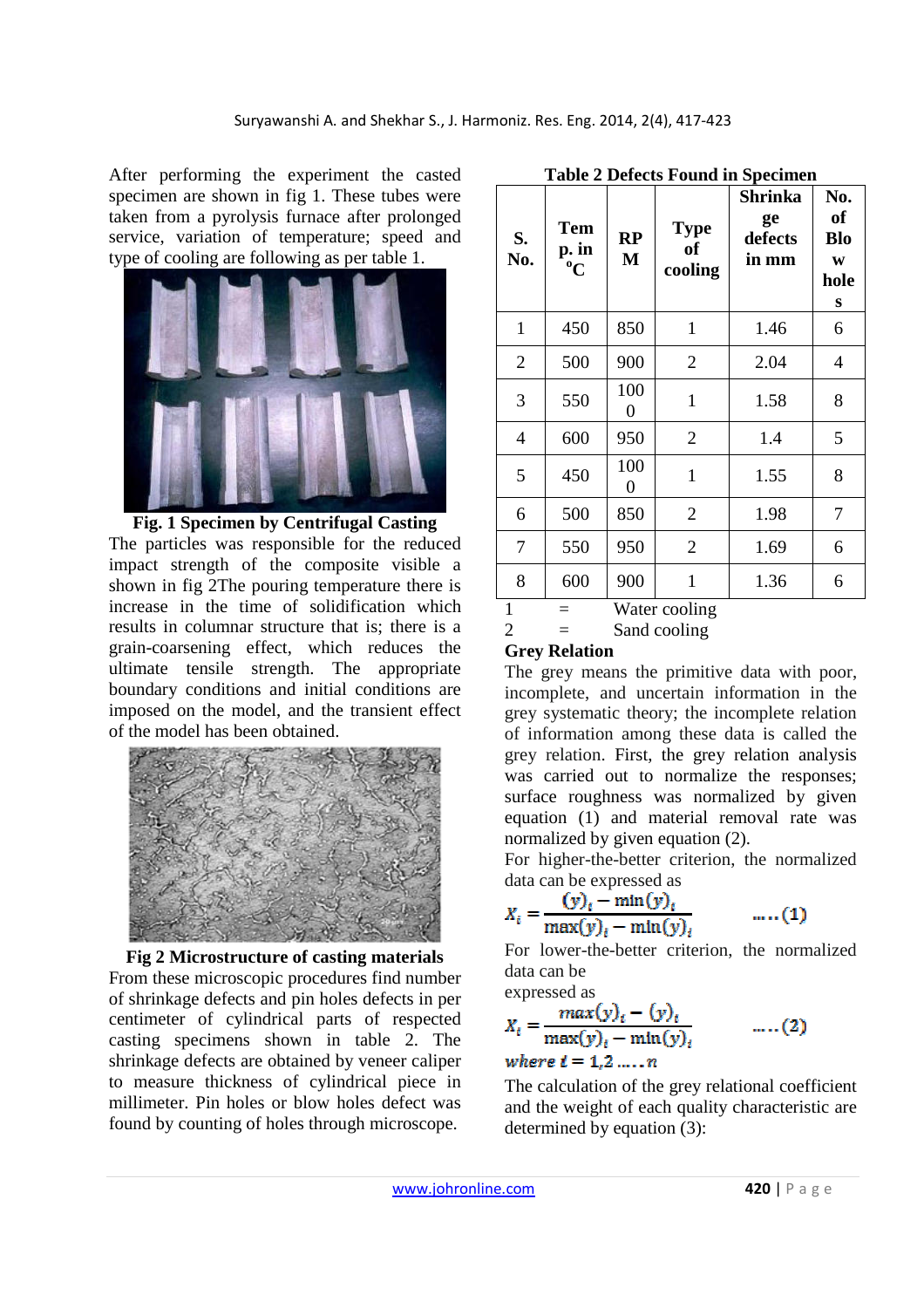$$
G_i = \frac{L_{min} + \varepsilon L_{max}}{L_i(k) + \varepsilon L_{max}}
$$

Where,  $L_{min}$  is the global minimum,  $L_{max}$  is the global maximum and  $ε$  is distinguish coefficient which is taken in between 0 to 1 in this case 0.5 weight is taken. The normalized value of above response will take lower the better, grey relation coefficient and grey–fuzzy reasoning grade (GFRG) is shown in Table 3.

 $...,..., (3)$ 

### **Fuzzy Interface System**

The fuzzy structure was made by two inputs and one output on the basis of designed membership function and fuzzy rule. A fuzzy logic unit comprises of a fuzzifier, membership functions, a fuzzy rule base, an inference engine, and a defuzzifier. In the fuzzy logic analysis, the fuzzifier uses membership functions to fuzzify the grey relational coefficient, as it contains some degree of uncertainty and vagueness with respect to response characteristic. The hybrid fuzzy application applies on the obtained GRC as shown in Fig. 3.



**Fig 3 Fuzzy Membership Output Function**

## **Grey–fuzzy logic**

A membership function is used to determine how each value is mapped to a membership value between 0 and 1. The GFRG are estimated by FIS for the multi-response results, plot mean graph based on GFRG which gives optimal output. The GREY-FUZZY method is applied by following steps written below:

- Designing an appropriate plan of experimental design and determining the level of parameters.
- $\triangleright$  Conducting the experiments based on parameters.
- $\triangleright$  Normalized the responses of experimental results using Eqs. (1 and 2).
- $\triangleright$  Computing grey relational coefficients from the normalized values using Eq. (3).
- $\triangleright$  Fuzzify the grey relational coefficients of each response by membership function and fuzzy rules.
- $\triangleright$  Calculating the fuzzy multi-response output by defuzzification of the output linguistic variables into crisp values, i.e., grey–fuzzy reasoning grade.
- $\triangleright$  Performing the response table and response graph to select the optimal level setting of injection process parameters.

| <b>Normalized Shrinkage defects</b> | <b>Normalized No. of Blow</b> | <b>GRCS</b> | <b>GRCB</b> | <b>GRG</b> | <b>GFRG</b> |
|-------------------------------------|-------------------------------|-------------|-------------|------------|-------------|
| 0.852941                            | 0.5                           | 0.147059    | 0.5         | 0.32353    | 0.25        |
|                                     |                               |             |             | 0.5        | 0.45        |
| 0.676471                            | $\theta$                      | 0.323529    |             | 0.661765   | 0.65        |
| 0.941176                            | 0.75                          | 0.058824    | 0.25        | 0.154412   | 0.153       |
| 0.720588                            | 0                             | 0.279412    |             | 0.639706   | 0.65        |
| 0.088235                            | 0.25                          | 0.911765    | 0.75        | 0.830883   | 0.815       |
| 0.514706                            | 0.5                           | 0.485294    | 0.5         | 0.492647   | 0.45        |
|                                     | 0.5                           |             | 0.5         | 0.25       | 0.25        |

**Table 3 Normalized, GRC and GFRG of Response**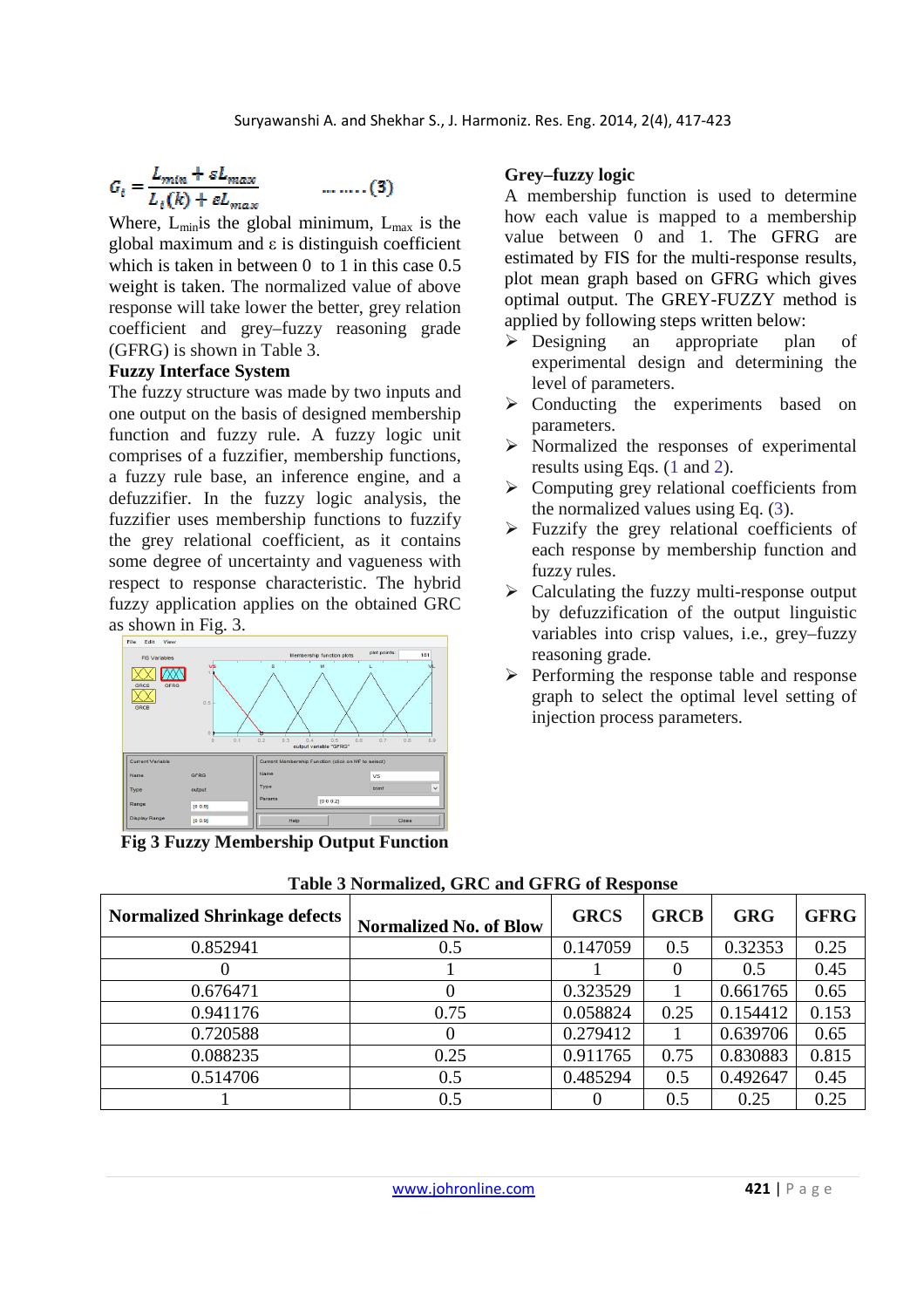

**Fig. 4 Graph between GRG and GFRG** 

By arrange the GFRG value in increasing order in Table 4, highest value of GRG and GRG will give low defects as corresponding to their input parameter. In this table shows the highest GFRG Value gives high quality and low defects with high quality. In this case  $500^{\circ}$ C temperature, 850 rpm and sand cooling gives better response of output.

| Lable + Hill casing of act of GAG and GPAG |                                                  |                                       |                                |            |             |
|--------------------------------------------|--------------------------------------------------|---------------------------------------|--------------------------------|------------|-------------|
| $S$ No.                                    | Temp.<br>$\mathbf{in} \ ^{\mathbf{o}}\mathbf{C}$ | <b>Speed of Motor</b><br>in RPM $(S)$ | <b>Type of cooling</b><br>(Co) | <b>GRG</b> | <b>GFRG</b> |
|                                            | 600                                              | 950                                   | Sand cool                      | 0.154412   | 0.153       |
| 2                                          | 600                                              | 900                                   | Water cool                     | 0.25       | 0.25        |
| 3                                          | 450                                              | 850                                   | Water cool                     | 0.32353    | 0.25        |
| 4                                          | 550                                              | 950                                   | Sand cool                      | 0.492647   | 0.45        |
| 5                                          | 500                                              | 900                                   | Sand cool                      | 0.5        | 0.45        |
| 6                                          | 450                                              | 1000                                  | Water cool                     | 0.639706   | 0.65        |
|                                            | 550                                              | 1000                                  | Water cool                     | 0.661765   | 0.65        |
| 8                                          | 500                                              | 850                                   | Sand cool                      | 0.830883   | 0.815       |

# **Table 4 Increasing order of GRG and GFRG**

# **Conclusions**

Defects were finding in centrifugally casting with the objectives to minimize the thermal stress. The particle size of reinforcement should be finer so that the miss fitting problem can be accommodated accordingly. By using fine particle size, the problem arising from the centrifugal force can also be minimized that produces segregation in the melt due to which the non-uniform properties are attained. This suggests that in order to prevent this phenomenon the GRG and GFRG give higher value should be reduce the defects. Further improvement can be obtained by pouring the alloy in vacuum in a preheated mould, leaving the casting to cool down in a furnace. Centrifugally casting of alloy produced less porosityas per GRG and GFRG for mould speeds of 500 and 850 rpm with sand cooling. It is seen from the experiments done that if further experimentations, varying the speed of rotation are carried out then better results could be

obtained by Taguchi design of experiment of the centrifugally casting input parameter and optimizes the outputs of cast materials.

### **References**

- [1]. J. Datta, Ed. AluminiumSchlussel: Key to Aluminum Alloy: 6th ed. Aluminum Verlag, Düsseldorf, Germany, 2002.
- [2]. G.K. Sigworth, F. Dehart, Recent Developments in the High Strength Aluminium-Copper Casting Alloys A206, AFS Transactions 111, 2003, 341-354.
- [3]. C.H. Cáceres, C.J. Davidson, J. R. Griffiths, Q.G. Wang, The effect of Mg on the microstructure and Mechanical behaviour of Al-Si-Mg Casting Alloys, Metallurgical Material Transaction, 30A, 1999, 2611- 2618.
- [4]. K. Müller, W. Reif, Einfluß von Begleitund Spurenelementen auf die Kornfeinunghochsilizium Al-Si-Guslegierungen auf Reinstbasis, Metall 51, 1-2, 1997, 25-32.